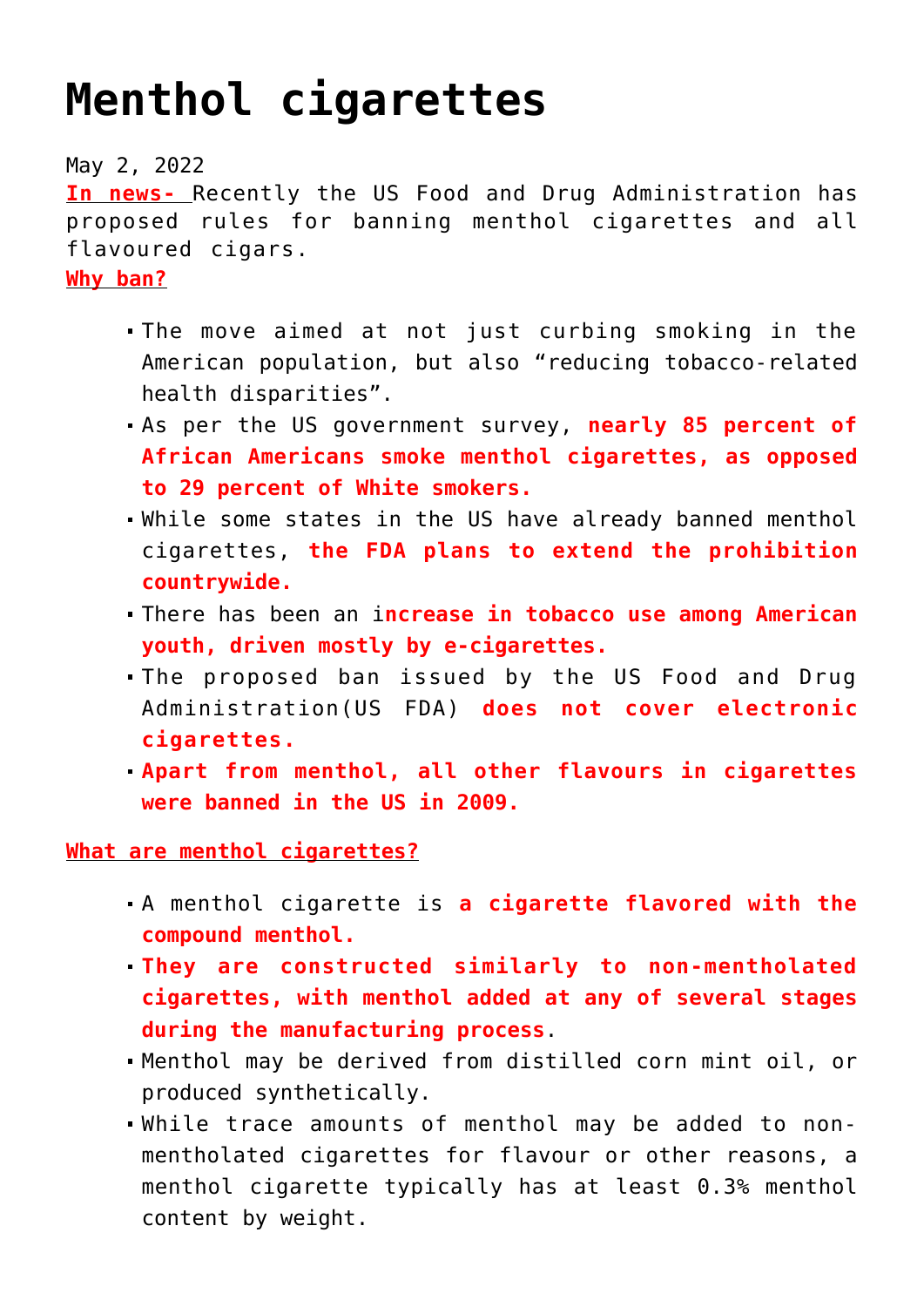- **Menthol is a chemical naturally found in peppermint and other mint plants, but it can also be made in a lab.**
- It was first added to tobacco in the 1920s and 1930s.
- **The menthol, with its minty taste and aroma, reduces the irritation** and harshness of smoking.
- This **increases appeal and makes menthol cigarettes easier to use, particularly for youth and young adults.**
- **Menthol also interacts with nicotine in the brain to enhance nicotine's addictive effects**, while making it more difficult for people to quit smoking.
- Menthol cigarettes usually attract adolescents who initiate with a flavoured product, then switch to regular cigarettes.
- **Menthol cigarettes were first developed by Lloyd "Spud" Hughes of Mingo Junction, Ohio, USA in 1924**, though the idea did not become popular until the Axton-Fisher Tobacco Company acquired the patent in 1927, marketing them nationwide as **"Spud Menthol Cooled Cigarettes".**

## **Ban in other countries-**

- The **first country in the world to ban** menthol cigarettes was **Brazil, in 2012.**
- Canada banned these cigarettes in 2017, and the European Union in May 2020.
- Though the UK had left the EU by then, it too adopted the ban.
- Turkey, Moldova, and Ethiopia have also banned menthol cigarettes.
- **India has not banned the sale of menthol cigarettes.**

**Scenario in India-**

- In **India chewing tobacco and bidi are the most common forms of tobacco use**.
- India has 26.7 crore tobacco users aged 15 and above, as per the last available Global Adult Tobacco Survey (GATS 2016-17) — **18% of the population uses smokeless tobacco,**